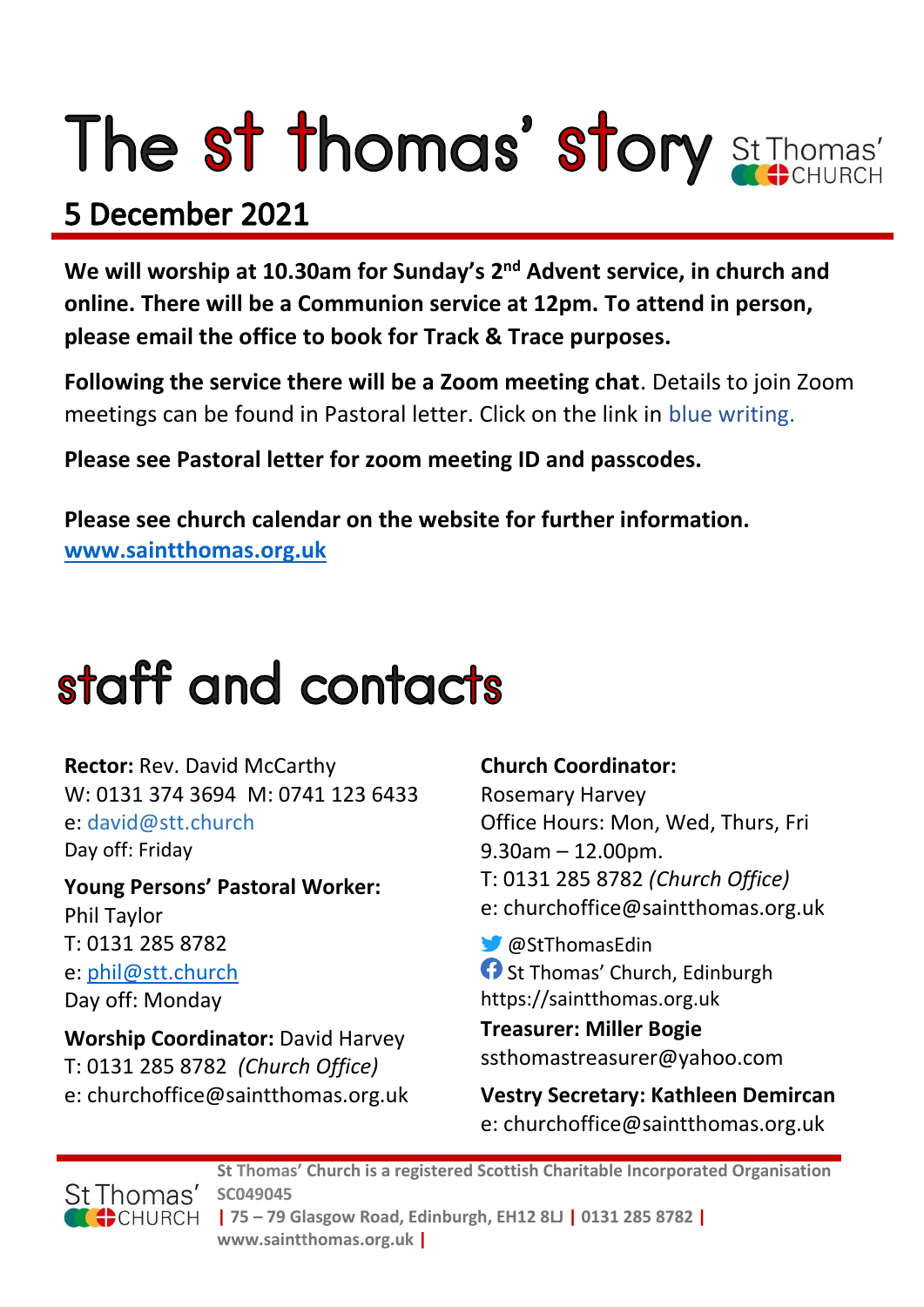**St Ts' Christmas Card:** we have a large Christmas card available in church for everyone to sign and send greetings to one another. Please sanitise your hands before and after signing it!

#### **The Vive Advent Appeal 2021**

The Vive Foundation in Colombia continues to transform the lives of children affected by poverty and violence through their network of Funky Frog Clubs.

Our partnership with them is hugely appreciated by the team and the strength of the pound against the Colombian peso means your gifts will go even further this year. The pandemic has had a devastating impact on Colombia and the church's witness to the hope found in Christ is more relevant than ever. Please make your donation via the World Concern Fund account and make sure you include Vive in the reference so we know what it's for. World Concern Account details: Bank of Scotland - Sort Code: 80-22-60 Account number: 1894 1369. *Thank you, Fiona Christie.*

**Christmas 2021:** this year, we are trying a different pattern for our worship together. We've got some publicity which will be available from next Sunday for you to give to neighbours and friends.

#### **24 December @ 4-4.45pm – All-Age Christmas Eve Carols by Candlelight followed by refreshments**

 **@ 6pm – Holy Communion**

#### **25 December @ 10.30-11.15am – All- Age Worship**

**26 December @ 10.30am – Morning Worship**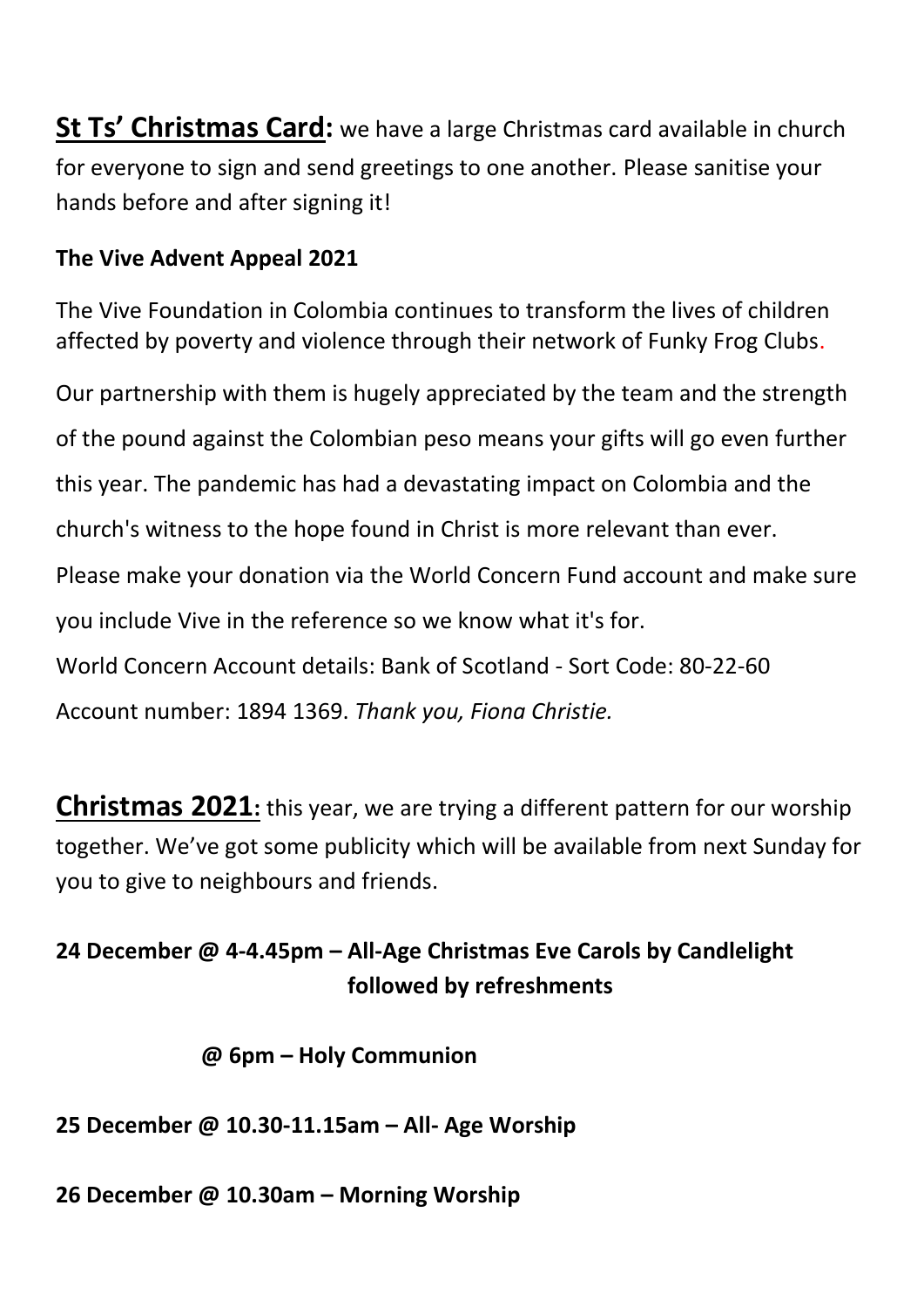#### **Sunday 5 December 2021**

#### **to**

#### **Sunday 12 December 2021**

Sunday worship and some other events are available online at: <https://www.facebook.com/stthomasedin> <https://www.youtube.com/channel/UC1r0Eq3PqBmxioDssYXCbGQ> <https://www.twitter.com/StThomasEdin>

#### **Sunday 5 December**

**@ 10.30am Service – David McCarthy is preaching. Post Worship Chat -**"Zoom" meeting details in Pastoral letter. **@ 6.30pm – 7pm "Zoom" Prayer Base**

#### **Monday 6 December**

**@ 4pm Rooted Bible Study** – Zoom meeting details in Pastoral letter.

#### **Tuesday 7 December**

**@ 10am – 11.30am – Toddler group**, please contact the office for details.

**@ 12pm – Midday prayer on Facebook**

#### **Wednesday 8 December**

**@ 2pm Rooted Bible Study – in person,** meet in the Main Hall.

**@ 2pm Grounded Bible Study** – in person, meet at 16 Belgrave Road.

**@ 8pm – Night Prayer on Facebook** 

#### **Sunday 12 December**

**@ 10.30am All Age Service, Phil Taylor is preaching.**

**Post-Worship Chat -** "Zoom" meeting details in Pastoral letter.

**@ 6.30pm – 7pm "Zoom" Prayer Base**